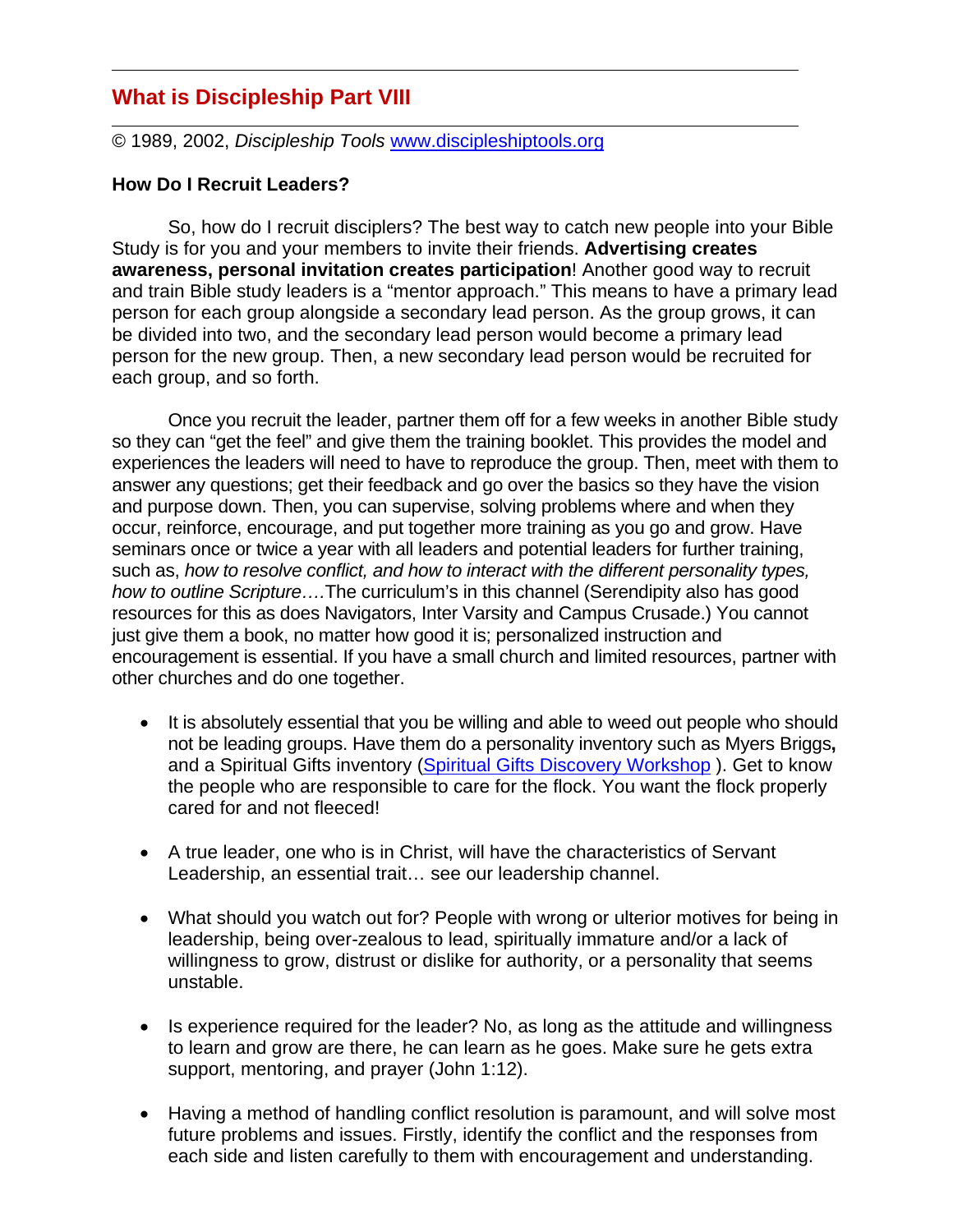Secondly, explore a Biblical model of conflict resolution. Thirdly, integrate Biblical knowledge in a step-by-step fashion. And, fourthly, help teach the parties *conflict resolution* to prevent a repeat of such instances in the future. I sometimes bring other staff or other people in if required. I try to eliminate any misunderstandings and have the attitude for a win/win solution.

- Having a conflict-free environment will enhance recruitment greatly, because nobody wants to work in an atmosphere of strife! Alongside this, it is essential to have a Biblical Vision and Mission Statement, so everyone will be on the *same page* of what we do and why we do it (How to Develop and Cast your Vision).
- Have a public reporting of your progress and growth in the church newsletter!

## **A practical Plan for any function in the Church**

**Objective**: To have a practical, continuing plan for recruiting volunteers in your ministry.

 Most churches have a "hunting season" or peak times where the Nominating and or Recruiting committees mass their campaign to lasso people to fill their needed spots. But, do not rely on this; people who are shy, or feel they are inadequate may hide during this time. Recruiting should be a year round possess. Finding volunteers successfully is by relational means, person to person, rather than just public announcements and big campaigns. These indirect methods do not work well because people tend to be very busy and/or stay away. They will often glance over, or not listen to the announcements or advertisements. The ones who do read and listen to them are often already so busy they cannot give much more. So, what do we do?

#### **Ideas to consider and apply to your ministry:**

- 1. **Prayer**: Establish a prayer group whose specific task or one of their main tasks in prayer is to prayer for staffing needs and their care!
- 2. **Personal Advertising**: This is the least likely way to get people; however it still has a significant role, as it lets the church know of the need. When you do advertise your need, have volunteers give testimonies in writing and in public announcements. Keep them short and encouraging. For children and youth needs, have the children and youth make the proclamations! Keep them short and to the point and do not occupy too much pulpit time. Instead, go to each adult Sunday school class and do you promotion at your church's fellowship events. Never resort to guilt trips!
- 3. **Literature Advertising:** As the above method, this is not very effective, but is still necessary to get the word out so people will start thinking about it. Advertise in your church's publications, in an upbeat and encouraging way. If you have the resources, consider developing an attractive brochure that tells people who are in the church as well as outside of it about the ministry and volunteer opportunities. Explain what they do and what they are about. Also, make sure you have a wellwritten and clear job description to give to potential volunteers, that answers common questions. This will help bring new people into your ministry!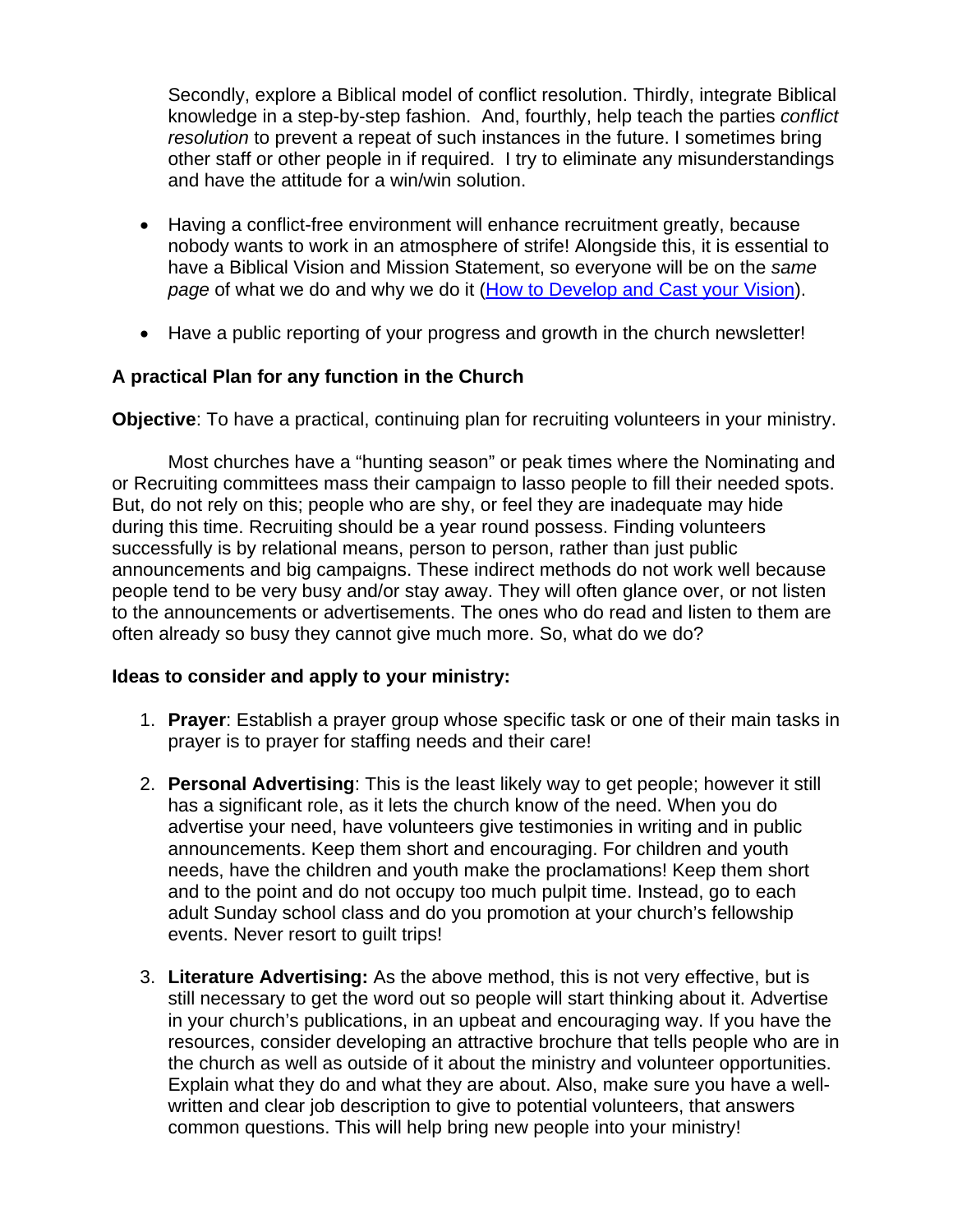- 4. **Networking**: Let the all of leaders and staff members know of the needs of one another, so to be on the lookout. People who may not fit their need may fit another leader's need! Twice a year, have all of the leaders and pastors go through the church directory and write out the names of those who might be good at different ministries. You can do this individually or together. Then compare the lists and contact the people. Work at recruiting as a team and NOT as competition! Also, new recruits and new members may know of other prospects, so encourage them to give you ideas on whom to contact. Make sure you avoid having several recruiters trying to rope in the same people at the same time. Have one leader go to them and see in what ministry they might be interested.
- 5. **Personal Recruitment**: The best and most effective way to bring new people into your ministry is to personally go to them "face to face!" Be on the lookout for perspective people, but, at the same time, do not be a "land shark" or "hound" people. Be warm and friendly and make sure you are interested in them as a person, not just a potential prospect! When you find someone who is interested, call then the next day to talk to them about the program, and perhaps take them out to lunch, again making sure you are interested in them, not just as a recruit. You are working for Christ, not the army!
- 6. **Have a plan to bring in and screen people**: Too many churches, so desperate for people, skip this crucial step, and open themselves up to potential harm as well as sin of it's people, especially the children!
	- When a potential volunteer comes to you, interview them, check their references, or question people who know them. Have a system of standards and guidelines for your ministry. In this process, be ministering and encouraging to them. Have some specific questions to give them, so they become a part of the process to interview you, too. You are interviewing them as Christ would, not an employer would, yet, at the same time, you need to be wise!
	- Give then a S*piritual Gifts assessment* as well as your guidelines and job description. If the person does not register the gifts necessary for the position and they still desire to get involved, let them try it out. Spiritual Gifts tests are not always accurate!
	- Have them visit the ministry to see it for themselves, then re-interview them to get their feedback, interests, expectations, fears, preferences, and how they see themselves as involved.
	- Do not force them to commit; allow them time for personal prayer, reflection, and a good decision. Encourage them to make sure their family supports their decision to volunteer. You do not want to cause division or unnecessary stress on their family!
	- Get feedback from your other volunteers on whether or not they can work with this person and support them. Affirmation and support from potential coworkers who are already in the ministry is essential. Never throw people in a team without the other team members being a part of the induction process!
	- If they will be working with children and youth, make sure you follow your state's and insurance company's child abuse guidelines, such as fingerprinting, and never have one adult alone with the children. The children need to be in plain view, so have windows in the doors, etc.